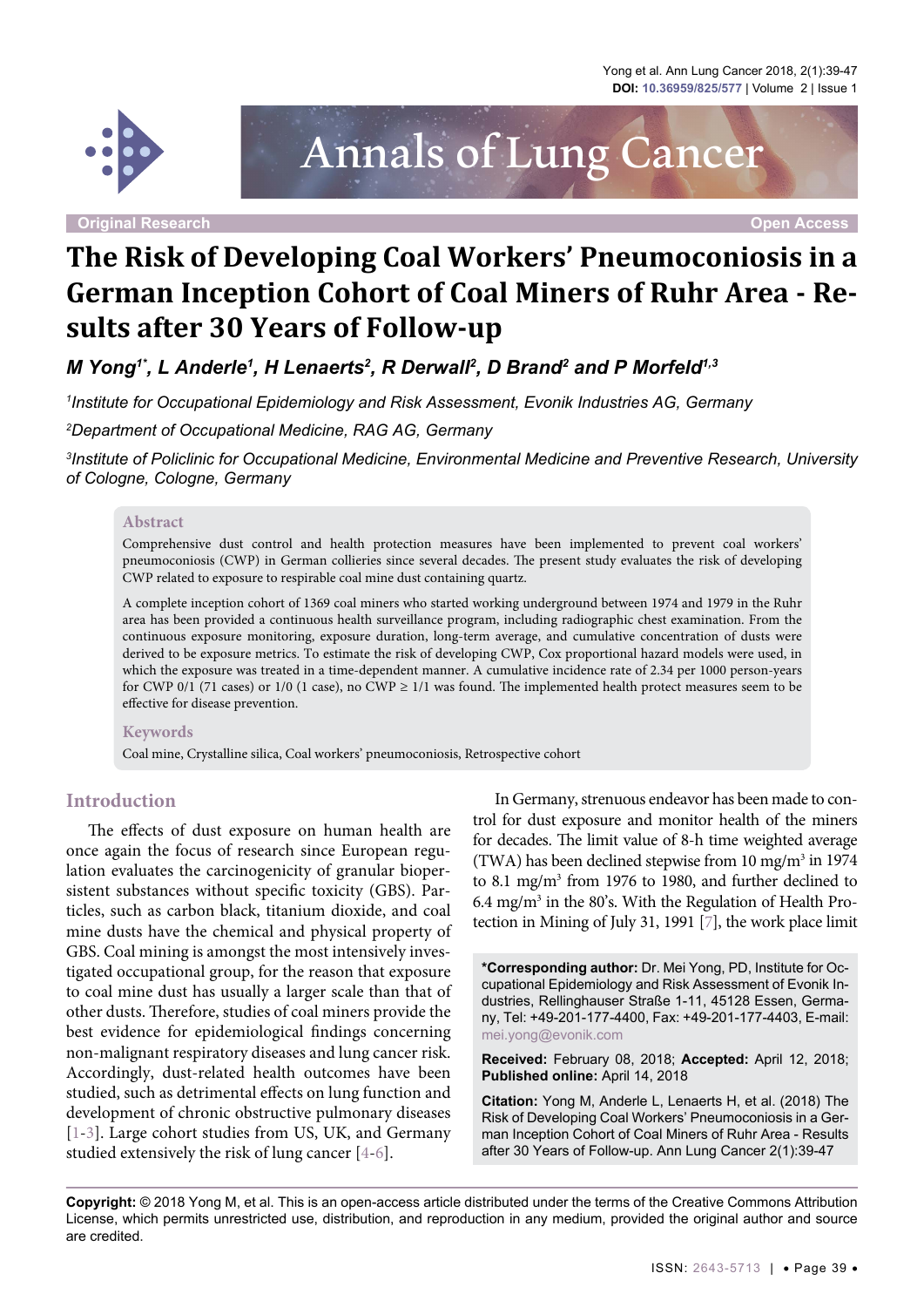value for respirable dust was set that an 8-h TWA of 4.0 mg/  $\text{m}^3$  for respirable dust and 0.2 mg/m<sup>3</sup> for quartz component (> 5% mass) should not be exceeded. The limit value was determined based on 220 shifts per year during a time period of two years. In 2012, the German MAK Commission (Commission for Investigation of Health Hazards of Chemical Compounds in the Work Area) defined the new 8-h TWA for GBS at 0.3 mg/m<sup>3</sup> multiply a density in 1 g/cm<sup>3</sup> [\[8](#page-7-5)]. The MAK Commission used a translational approach of rat overload experiments into human equivalent concentrations (HECs) to derive an occupational exposure limit, without considering the human evidence from the epidemiological studies. This MAK approach has been critically examined in terms of reliability of translational models [\[9\]](#page-7-6).

Against this background, we assess the risk of developing pneumoconiosis in association with respirable coal mine dust and quartz in an inception cohort study, and will address the extent to which limits will require reduction, and regulatory changes connecting to working durations in particular.

# **Material and Methods**

# **Study setting and study population**

This study was designed as a retrospective cohort study of coal miners working underground. It is a part of an extensive epidemiological study program, which was described more in detail in previous reports [[10,](#page-7-7)[11](#page-7-8)]. In 1974, the gravimetric dust measurements were introduced in the Ruhr coalmine area, so that the respirable non-quartz dust fraction and respirable quartz fraction can be identified. The present report is based on an inception cohort that restricts to all newly hired coal miners between 1974 and 1979 with no prior relevant exposure.

This inception cohort comprises 1369 coal miners of

Ruhr Coal Mine AG (RAG) who started work underground at two big collieries (670 in Heinrich Robert and 699 in Walsum) in the Ruhr area. At Heinrich Robert colliery, high rank coking coal was mined which is used in steel production, while at Walsum colliery low rank gas and flaming coal was mined, which is used in energy production. Hence, this study population represents the typical stratigraphic horizons of coal mines in the Ruhr area. The characteristics of the study population are summarized in [Table 1.](#page-1-0)

# **Medical program overview**

Back to the 50's, preventive medical examinations have been provided to miners working in underground according to the European Coal and Steel Community. In the 60's, the Amendment of Mining Ordinance came in force in which a program for occupational medical examination was recommended for miners [\[12](#page-7-9)]. The mining regulation of the North Rhine-Westphalia Mining Inspectorate [\[13](#page-7-10),[14\]](#page-7-11) and the Regulation on Health Protection in Mining [\[7\]](#page-7-4) specified occupational health examinations for coal miners. Regulations required a minimal medical examination program and document in relation to identified health hazards, i.e. either past or present dust exposure, within the workplace. Within RAG, the largest German coal mining company, a comprehensive health protection program is subject to corporate health protection and disease prevention commitments. All miners working underground must undergo a qualification examination at entry to exclude potential risk. During the occupational mining career, a continuous health surveillance program, including physical examination, lung function tests and chest posterior- anterior radiographs every two years, was provided to identify impairment of lung function and prevent developing coal workers' pneumoconiosis.

|                               | N(% )     | mean       | sd             | median | min  | max  |
|-------------------------------|-----------|------------|----------------|--------|------|------|
| Age at entry to FU (yrs)      | 1369      | 19.3       | 4.4            | 18     | 16   | 48   |
| Age at end of FU (yrs)        | 1369      | 40.7       | 8.6            | 44     | 20   | 60   |
| Duration of FU (yrs)          | 1369      | 21.4       | 8.2            | 25     | 3    | 32   |
| <b>BMI</b> at entry           | 1369      | 22.6       | 3.1            | 22     | 16.3 | 43.6 |
| BMI at end of FU              | 1369      | 27.2       | 4.6            | 28.8   | 16.4 | 67.8 |
| Smoking status at entry of FU |           | Pack-years |                |        |      |      |
| Current smoker, N (%)         | 365 (27)  | 3          | 3.2            | 2      | 0.1  | 28   |
| Former smoker, N (%)          | 5(0.4)    | 5.1        | 5              | 3.75   | 0.5  | 13.5 |
| Never smoker, N (%)           | 999 (73)  | 0          | $\mathbf{0}$   | 0      | 0    | 0    |
| Smoking status at end of FU   |           | Pack-years |                |        |      |      |
| Current smoker, N (%)         | 394 (29)  | 17.4       | 9.9            | 16     | 0.6  | 54.4 |
| Former smoker, N (%)          | 603 (44)  | 12.9       | 9.8            | 11.1   | 0.1  | 84   |
| Never smoker, N (%)           | 372 (27)  | 0          | $\overline{0}$ | 0      | 0    | 0    |
| Nationality                   |           |            |                |        |      |      |
| German, N (%)                 | 1168 (85) |            |                |        |      |      |
| Other, $N$ $(\%)$             | 201 (15)  |            |                |        |      |      |

<span id="page-1-0"></span>**Table 1:** Characteristics of inception cohort of 1369 coal miners.

FU: Follow-up; sd: Standard deviation; min: Minimum; max: Maximum.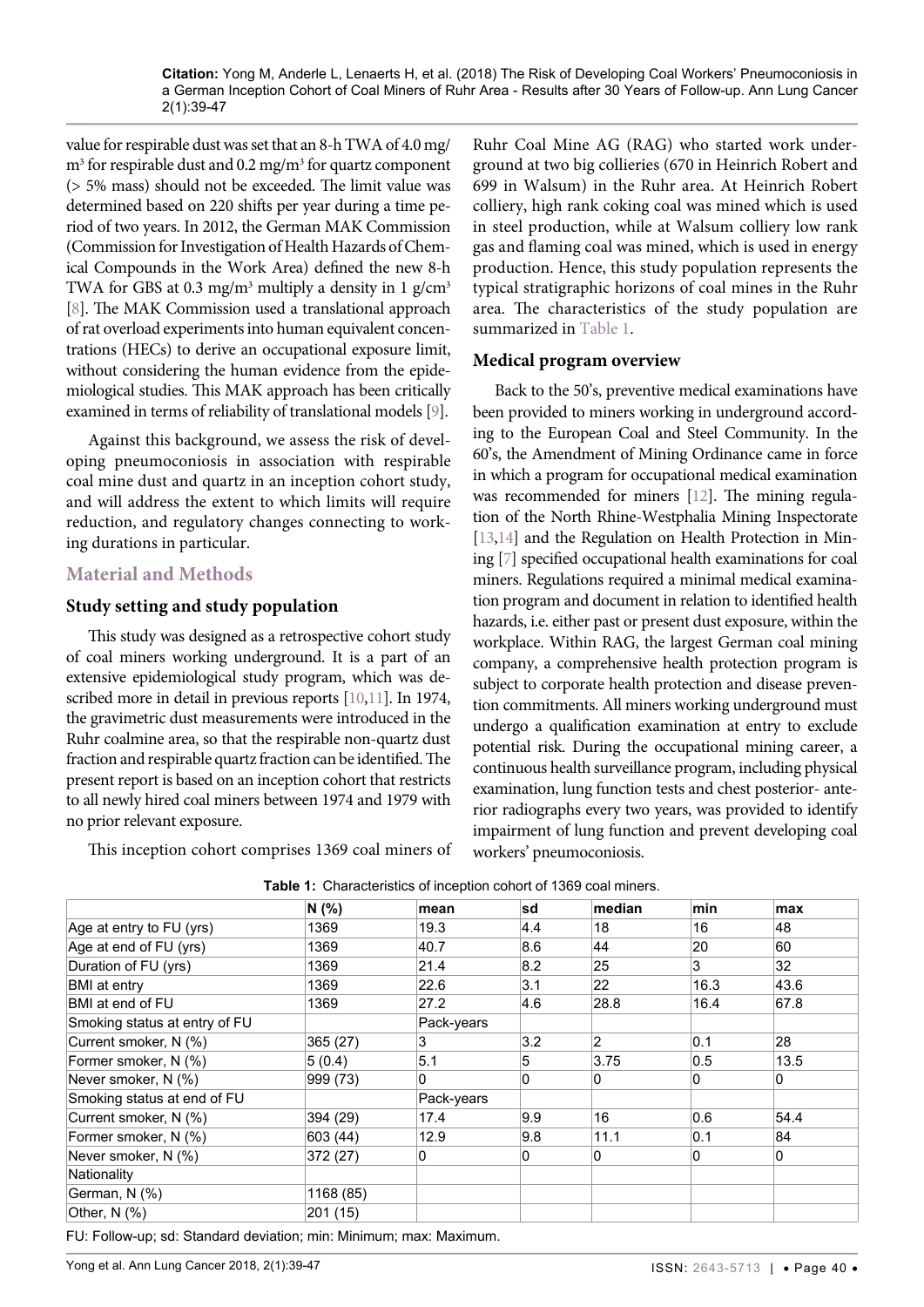#### **Medical data**

A total of 16,205 chest radiographs were performed for the study population of 1369 miners during the follow-up period from 1974 to 2004, which corresponds well to an average examination interval of 2 years for each. In each medical department of the sites, two experienced occupational physicians formed a team to read the radiographs independently for the presence, profusion, and type of lung parenchymal abnormalities according to the International Labor Organization's International Classification of Radiographs of Pneumoconiosis [[15](#page-8-2)], supplemented by the complementary German subcategory films for CWP reading [\[16\]](#page-8-3). The profusion (concentration) of small opacities is classified on a 4-point major category scale (0, 1, 2 or 3); category 0 refers to the absence of small opacity. Each major category is divided into three, giving 12 ordered subcategories of increasing profusion: 0/-, 0/0, 0/1, 1/0, 1/1, 1/2, 2/1, 2/2, 2/3, 3/2, 3/3, and 3/+. Categories 0/1 and 1/0 refer to "suspect" pneumoconiosis [\[15\]](#page-8-2), while the categories  $\geq$  1/1 are the manifest CWP cases. Based on a list of cohort members which was assorted from the Institute of Occupational Science of RAG, the radiographs accompanying with a documentation sheet were prepared for evaluation. After each reading by one physician of the team, another documentation sheet accompanying with the radiograph were prepared for the second reading, blinded from the results of the first reading. Until 2004, all radiographs were read on a lightbox, independently by at least two experienced occupational health physicians. The results of the double readings were then compared within the Institute of Occupational Science of RAG. In case of discrepancy of more than one category (for example 0/1 and 1/0), a third reading was required and a consensus was achieved.

The basic anthropometric data of body weight and height, as well as smoking habits were traced and collected for the study participants. Based on their reported smoking status during each medical examination, the employees are classified into active smokers, former smokers, and never smokers. Pack-years were calculated based on self-reporting. For handling the missing information, "last observation carried forward" approach was used.

#### **Dust monitoring program**

At RAG, the dust measurements were carried out gravimetrically with the MPG II [[17](#page-8-4)] reference-measuring device that was launched in 1974. This made it possible to measure a precisely defined dust fraction and the components of the respirable coal mine dust sample (respirable quartz and respirable non-quartz dust) could be quantified. Respirable dust that can be retained in the alveoli is defined according to Johannesburg Convention and EN 481 [[18](#page-8-0)]. Gravimetric dust samples were analyzed by infrared spectroscopy to determine the quartz dust fraction.

Briefly, with the launch of gravimetric dust measurement in the Ruhr coal mining area, limit values for dust exposure were defined with respect to respirable coal mine dust and quartz dust at the underground workplaces. To classify a workplace by the concentration of respirable dust although it contains quartz, the quartz content in the dust sample had to be below 5%. Otherwise, it had to be classified by the respirable quartz concentration.

Quartz dust determination is based on infrared spectroscopy of gravimetric respirable dust samples. To be analyzed reliably the coal mine dust samples must be large enough, i.e. the mass of the sample has to be large enough. Whereas, situations exist underground where sampling found no quartz in the respirable dust although the infrared spectroscopy could be performed reliably. Thus, it is not necessarily that all coalmine dust samples entail quartz dust.

The dust exposure of the coal miners in the study was quantified according to an individual performance record since January 1, 1974. This performance record was adjusted multiple times during the study period, but contained throughout information about medical examinations, duration and type of employment, respirable dust concentrations in the operation, and person-related dust exposure values. The last version was developed according to the Regulation on Health Protection in Mining [[7](#page-7-4)[,19\]](#page-8-1). These data were then used in the shift schedule system at RAG to control for the long-term exposure limit value defined by the authorities. Bauer [\[19\]](#page-8-1) describes this performance record system in further details.

Based on the documentation system at RAG, in which the shift data and performance records were entered, the type, scope and place of job activity, 8-h shift average dust concentration for each underground employee was available for the study period from 1974 to 2004.

Regular dust monitoring and work force deployment based on individual exposure situation and health status can be traced back to 1957 from the regional mining authority [[19](#page-8-1)]. Afterwards, regulatory measures have been implemented across the collieries according to the mining regulation of the North Rhine-Westphalia Mining Inspectorate, which have been improved during the time [[13](#page-7-10),[14](#page-7-11)]. In RAG, a dose-based concept for dust control, based on the cumulative exposure, has been implemented throughout their collieries since 1974. This concept foresees that miners with exposure to respirable dusts must not exceed a limit value for cumulative exposure to respirable dust evaluated for each miner over an assess-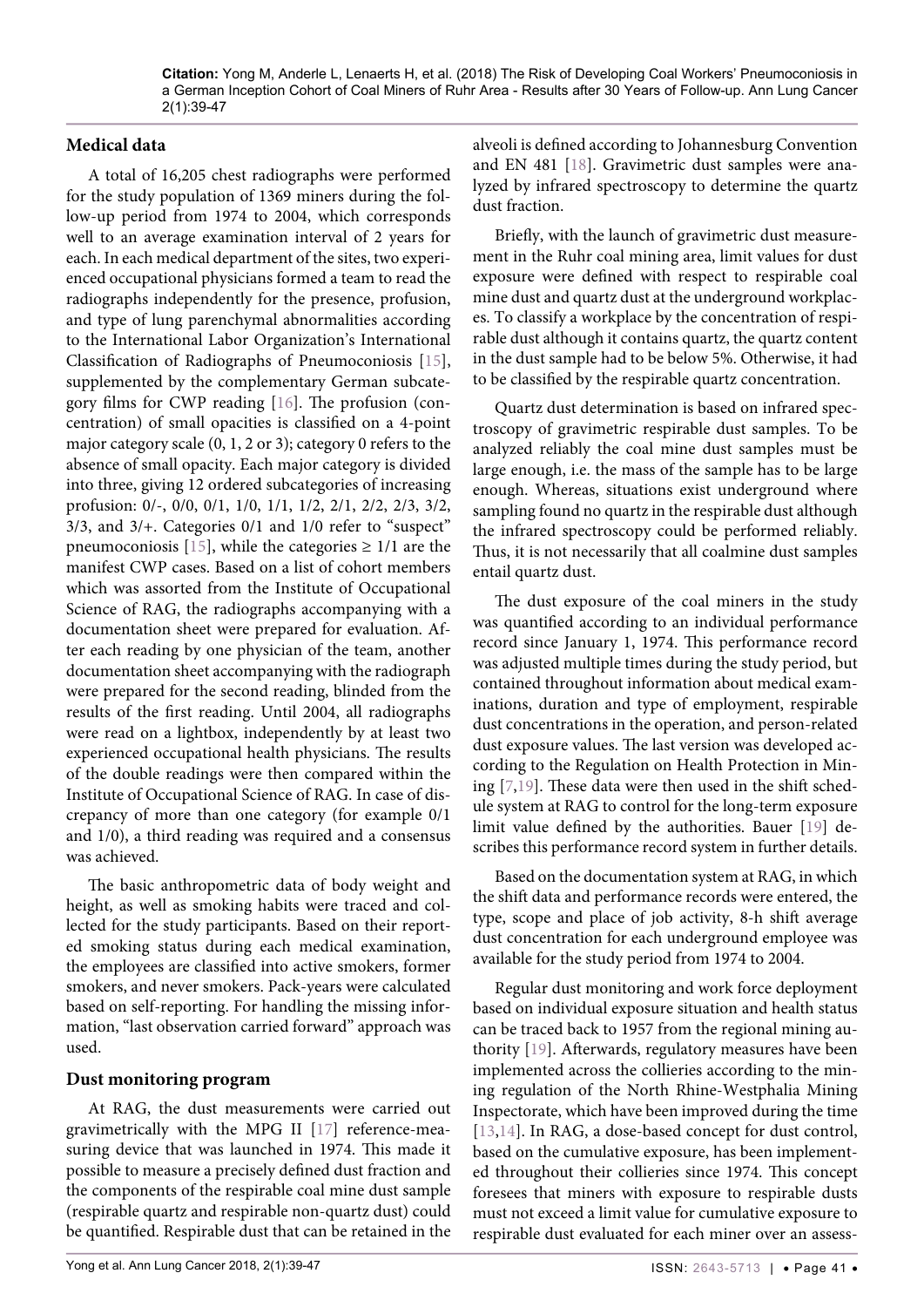ment period of 2 years. Four categories of dust exposure in terms of 8-h average concentration were defined [[19](#page-8-1)]. All person-related exposure was entered in a computer-assisted system. In case of exceeding the expected exposure, the miner must be deployed to other work places with lower concentration.

This concept requires an on-going dust monitoring and a timely steering of deployment. A sufficient personnel reservoir and additional organizational effort are necessary for a successful implementation in practice.

#### **Exposure assessment**

The present study focuses on two components, respirable quartz dust and respirable coal mine dust. The continuing dust monitoring makes it possible that all exposure metrics for each individual can be extracted or derived according to time. The following exposure metrics are used for risk estimation, in a time-dependent manner:

- **•**  Exposure duration: The number of underground shifts exposed to respirable coal mine dust and quartz are translated into dust-years and quartz-years, respectively.
- Annual cumulative exposure: Is a cumulative integral of shift-average concentration and number of shifts performed in a given year.
- Total cumulative exposure: Is a cumulative integral of shift-average concentration and number of shifts performed for a given exposure period.
- Long-term average concentration: Is the cumulative exposure up to a given time divided by the corresponding exposure duration for the given exposure period.

# **Statistical analyses**

With respect to the incident risk of CWP categories ≥ 0/1, time-dependent Cox proportional hazards regression models ("Cox analyses"), with age as the time variable [[20](#page-8-6)], were fitted [[21](#page-8-7),[22](#page-8-8)]. The date of the last available X-ray examination was used as end of follow-up in non-cases. To be noted, one person had a preliminary

stage of  $0/1$  prior to developing a CWP =  $1/0$ . For Cox regression analysis, time to first event, i.e.  $CWP = 0/1$ was considered for this person. To estimate the effect of exposure to respirable coal mine dust or respirable quartz, two approaches were used: (i) Cumulative dust exposure; (ii) Long-term average dust exposure in combination with exposure duration was considered in the models, respectively in linear or logarithmic form. To set-up these analyses the individual time-dependent exposure data sets for the respirable coal mine dust and quartz were merged with the data set including fixed individual information on height, weight, nationality, smoking status, coal type, and censoring information. In Cox analyses, we applied a binary indicator to represent nationality (German: Yes or No). In respect to smoking status, the miners were categorized into active smokers and former smokers, taking never smokers as reference. We performed the time-dependent set-up across attained age as the basic time variable with staggered entry using the survival time set-up (stset) features of Stata.

All calculations were done with the Stata Version 13 [[23](#page-8-5)] statistics package. A value of 5% was applied throughout as statistical significance level.

# **Results**

Descriptive characteristics of the inception cohort of 1369 coal miners are given in [Table 1](#page-1-0). Follow-up started on average at the age of 19.3 years, with 9 (0.7%) exceptions aged between 40 and 50 years. The duration of employment was on average 22.4 years, ranged from 4 to 33 years. At entry, body mass index (BMI) was on average 22.6, ranged from 16.3 to 43.6. Almost 27% and 73% of the miners have reported respectively to be active and never smokers at entry of follow-up, while at the end of the study 29%, 44%, and 27% of the miners reported to be active, former and never smokers, respectively. Most of the study participants are German.

# **Exposure metrics**

[Table 2](#page-3-0) summarizes the distributions of personal exposure metrics of respirable coal mine dust and respirable quartz. The average duration of exposure to respirable dust and quartz was 15.0 dust-years (range:

<span id="page-3-0"></span>**Table 2:** Distribution of exposure metrics for respirable coal mine dust and quartz in this inception cohort of 1369 coal miners.

|                                                      | mean  | sd   | 1.Q   | median | 3.Q   | min  | max    |
|------------------------------------------------------|-------|------|-------|--------|-------|------|--------|
| Respirable coal mine dust                            |       |      |       |        |       |      |        |
| long-term average concentration (mg/m <sup>3</sup> ) | 2.48  | 0.65 | 2.01  | 2.34   | 2.88  | 0.84 | 5.04   |
| duration of exposure (dust-years)                    | 14.97 | 6.78 | 10.08 | 16.89  | 20.38 | 0.51 | 28     |
| cum. exposure (mg/m <sup>3</sup> -years)             | 37.06 | 19.8 | 23.37 | 36.87  | 48.5  | 1.13 | 100.15 |
| <b>Respirable quartz</b>                             |       |      |       |        |       |      |        |
| long-term average concentration (mg/m <sup>3</sup> ) | 0.09  | 0.03 | 0.06  | 0.09   | 0.11  | 0    | 0.26   |
| duration of exposure (quartz-years)                  | 11.32 | 5.89 | 6.38  | 12.81  | 15.9  | 0    | 22.86  |
| cum. exposure (mg/m <sup>3</sup> -years)             | 1.04  | 0.67 | 0.48  | 0.98   | 1.52  | 0    | 3.76   |

sd: Standard deviation; 1.Q: Lower quartile; 3.Q: Upper quartile; min: Minimum; max: Maximum.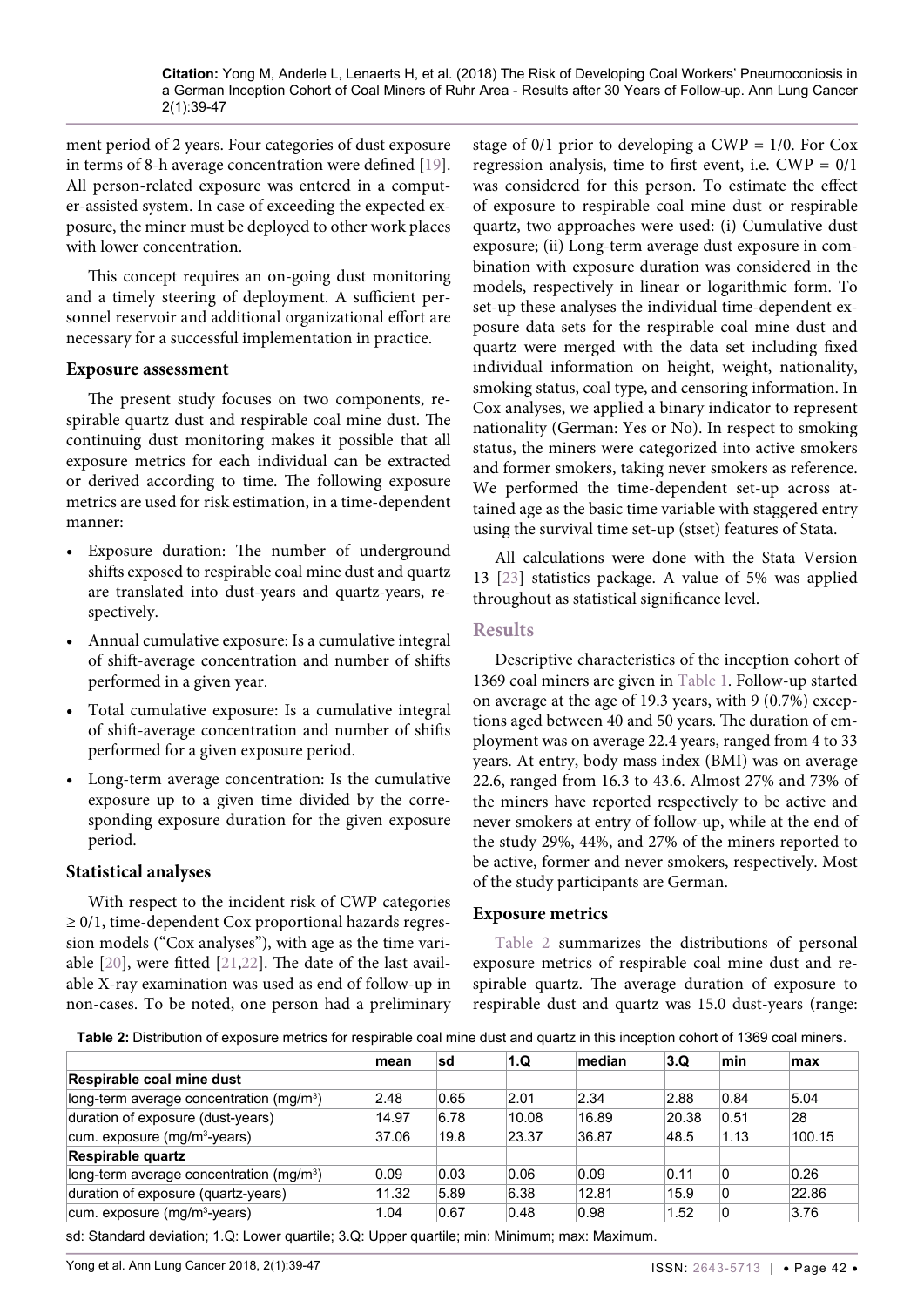<span id="page-4-0"></span>**Table 3:** Cox regression models: Hazard ratios for CWP ≥ 0/1 and cumulative exposure to respirable coal mine dust, or mean concentration and exposure duration, and covariables. No. of subjects = 1369, No. of cases = 72.

| <b>Covariable</b>                                         | Haz. ratio | Std. err | 95% CI |       | P >  Z |
|-----------------------------------------------------------|------------|----------|--------|-------|--------|
| Approach 1                                                |            |          |        |       |        |
| Cumulative coal mine dust (mg/m <sup>3</sup> -years)      | 1.014      | 0.008    | 0.999  | 1.031 | 0.074  |
| Height (cm)                                               | 0.994      | 0.020    | 0.956  | 1.033 | 0.753  |
| Weight (kg)                                               | 1.020      | 0.008    | 1.004  | 1.036 | 0.015  |
| Non-german nationality**                                  | 1.695      | 0.335    | 0.880  | 3.268 | 0.115  |
| Coking coal"                                              | 1.190      | 0.274    | 0.696  | 2.034 | 0.525  |
| Active smoker**                                           | 1.782      | 0.324    | 0.944  | 3.363 | 0.075  |
| Former smoker**                                           | 1.016      | 0.398    | 0.466  | 2.215 | 0.968  |
| <b>Approach 2</b>                                         |            |          |        |       |        |
| Mean concentration of coal mine dust (mg/m <sup>3</sup> ) | 0.997      | 0.198    | 0.676  | 1.471 | 0.988  |
| Exposure duration (year)                                  | 1.082      | 0.033    | 1.014  | 1.154 | 0.017  |
| Height (cm)                                               | 0.993      | 0.020    | 0.955  | 1.033 | 0.732  |
| Weight (kg)                                               | 1.019      | 0.008    | 1.003  | 1.036 | 0.023  |
| Non-german nationality**                                  | 1.733      | 0.338    | 0.894  | 3.358 | 0.103  |
| Coking coal"                                              | 1.324      | 0.279    | 0.766  | 2.287 | 0.314  |
| Active smoker**                                           | 1.696      | 0.323    | 0.900  | 3.196 | 0.102  |
| Former smoker**                                           | 0.935      | 0.399    | 0.428  | 2.043 | 0.866  |

Statistics: Hazard ratio with standard error; Wald test: z-value, Two-sided p-value; CI: Confidence interval.

"Reference: German nationality; Gas and flaming coal; Non-smoker.

<span id="page-4-1"></span>

| Table 4: Cox regression models: Hazard ratios for CWP ≥ 0/1 and cumulative exposure to respirable quartz, or mean concentra- |  |  |  |
|------------------------------------------------------------------------------------------------------------------------------|--|--|--|
| tion and exposure duration, and covariables. No. of subjects = 1369, No. of cases = $72$ .                                   |  |  |  |

| Covariable                                                | Haz. ratio | Std. err | 95% Conf. interval |       | P >  z  |  |
|-----------------------------------------------------------|------------|----------|--------------------|-------|---------|--|
| Approach 1                                                |            |          |                    |       |         |  |
| Cumulative quartz exposure (0.1 mg/m <sup>3</sup> -years) | 1.083      | 0.022    | 1.038              | 1.130 | < 0.001 |  |
| Height (in cm)                                            | 0.991      | 0.020    | 0.953              | 1.031 | 0.659   |  |
| Weight (in kg)                                            | 1.021      | 0.008    | 1.004              | 1.038 | 0.012   |  |
| Non-german nationality**                                  | 1.588      | 0.335    | 0.823              | 3.065 | 0.168   |  |
| Coking coal"                                              | 2.043      | 0.272    | 1.199              | 3.480 | 0.009   |  |
| Active smoker**                                           | 1.681      | 0.324    | 0.890              | 3.175 | 0.109   |  |
| Former smoker**                                           | 0.899      | 0.401    | 0.410              | 1.973 | 0.791   |  |
| Approach 2                                                |            |          |                    |       |         |  |
| Mean concentration of quartz (0.1 mg/m <sup>3</sup> )     | 1.861      | 0.392    | 0.862              | 4.016 | 0.114   |  |
| Exposure duration (in year)                               | 1.134      | 0.038    | 1.053              | 1.221 | 0.001   |  |
| Height (in cm)                                            | 0.990      | 0.020    | 0.952              | 1.030 | 0.619   |  |
| Weight (in kg)                                            | 1.021      | 0.008    | 1.004              | 1.038 | 0.014   |  |
| Non-german nationality**                                  | 1.542      | 0.337    | 0.796              | 2.987 | 0.199   |  |
| Coking coal"                                              | 2.131      | 0.281    | 1.229              | 3.697 | 0.007   |  |
| Active smoker**                                           | 1.579      | 0.323    | 0.838              | 2.977 | 0.158   |  |
| Former smoker**                                           | 0.834      | 0.400    | 0.380              | 1.828 | 0.650   |  |

Statistics: Hazard ratio with standard error; Wald test: z-value, Two-sided p-value. "Reference: German nationality; Gas and flaming coal; Non-smoker.

6 months-28 years) and 11.3 quartz-years (range: 0-23 years). The long-term average concentration of exposure to respirable coal mine dust and quartz was respectively 2.48 (sd = 0.65) and 0.09 (sd = 0.03) mg/m<sup>3</sup> at the end of exposure. The cumulative exposure to respirable coal mine dust and quartz was respectively  $37.1$  (sd = 19.8) and  $1.04$  (sd = 0.67) mg/m<sup>3</sup>-years on average.

#### **Cox regression analyses**

Totally, 72 coal workers met the criteria of CWP  $\geq$ 0/1, among them 71 of CWP =  $0/1$  and 1 of CWP =  $1/0$ , during the 30,782 person-years at risk. With respect to time to first  $CWP \geq 0/1$ , the risk estimates of exposure are presented in [Table 3](#page-4-0) and [Table 4](#page-4-1).

[Table 3](#page-4-0) reports on a Cox regression model on CWP ≥ 0/1 that takes the cumulative exposures to respirable coal mine dust using approach 1. Slightly increased risk (HR  $= 1.01$ ; 95% CI: 1.00-1.03) per mg/m<sup>3</sup>-year was found, with marginal statistical non-significance ( $p = 0.074$ ). After taking the logarithm of cumulative exposure, the effect remains increased with statistical significance as well ( $p = 0.026$ ). The model confirms a significantly in-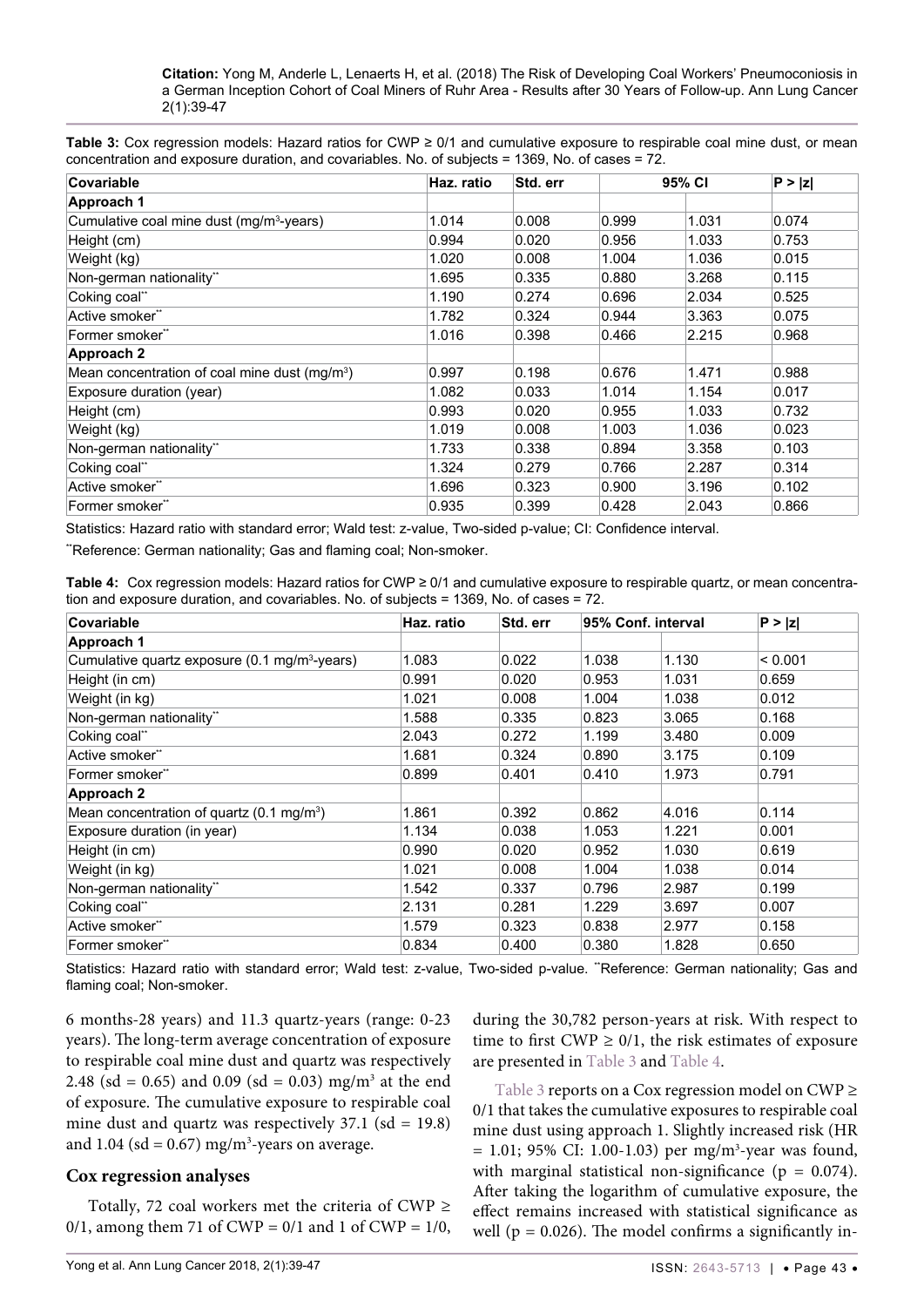creased risk for coking coal, and a non-significant effect of smoking status was found.

In approach 2, a Cox model analyzing CWP  $\geq 0/1$ takes simultaneously a long-term average concentration of respirable coal mine dust and exposure duration into account.

Estimated effects for long-term average concentration are not significant ( $p = 0.99$  and  $p = 0.88$ ) neither on a linear nor on a logarithmic scale, while effect estimate for exposure duration is significant both on linear ( $HR =$ 1.08 per dust-year; 95% CI: 1.01-1.15, p = 0.02) and on logarithmic scale (HR = 3.78 per dust-year; 95% CI: 1.42-  $10.05$ ,  $p = 0.01$ ).

[Table 4](#page-4-1) reports on a Cox regression model on CWP  $\geq$  0/1 that takes the cumulative exposures to respirable quartz using approach 1. Slightly increased risk  $(HR =$ 1.08 per 0.1 mg/m3 -year; 95% CI: 1.04-1.13) was found, with a statistical significance ( $p < 0.001$ ). After taking the logarithm of cumulative exposure, the effect remains significant (p < 0.001). The model confirms an increased risk for coking coal ( $p = 0.009$ ), and a non-significant effect for smokers was found.

Using approach 2, a Cox model considers simultaneously a long-term average concentration of respirable quartz dust and quartz years. The risk estimates of quartz concentration were statistically non-significantly increased, both on linear and on logarithmic scale, while a 13% (p < 0.0001) increased risk per quartz year was indicated.

# **Discussion**

Working underground in coalmines has been concerned of developing coal worker's pneumoconiosis [\[24](#page-8-17)[,25\]](#page-8-18). Extensive endeavor has been made for dust control and health protection in mining industry worldwide and in Germany as well. It is worthwhile evaluating the effectiveness of the measures implemented since decades. We updated the former analysis with follow-up through 1998 [[26](#page-8-19)] with respect to the risk of developing coal workers' pneumoconiosis in an inception cohort in two German coalmines in Ruhr area, with an extended follow-up through 2004.

In the present study, one case  $(0.1\%)$  of CWP =  $1/0$ and 71 cases (5.2%) of  $CWP = 0/1$  resulted from 30,782 person-years at risk, which yielded a cumulative incidence of 2.34 per 1000 for CWP  $\geq$  0/1. A previous analysis [\[26\]](#page-8-19) reported a cumulative incidence rate of 2.9 per 1000 for CWP =  $0/1$  given 20 years at risk from the same cohort. The authors concluded the low risk estimate cautiously because of probably insufficient latency time. Our finding confirms the low risk estimate from an extended follow-up up to 30 years, with an average of 22 years.

Anyhow, the risk of developing very early signs of CWP = 0/1 was related to cumulative quartz dust exposure. A study of Chinese pottery workers reached the highest silicosis incidence 35 years after first exposure [\[27](#page-8-9)]. Thus, the follow-up of our study should be extended to investigate whether risks are masked by latency. The risk estimate is comparatively lower than that from the British Pneumoconiosis Field Research Program (PFR) data of developing CWP  $\geq 1$  of 0.60% (low rank coal) and 0.91% (high rank coal) based on an average coal mine concentration of  $1.5 \text{ mg/m}^3$  over 15 years work underground [[28](#page-8-10)]. In contrast, the risk estimates from the US studies [[29](#page-8-11),[30](#page-8-12)] in US coal mines were 29.1 cases (2.42%) and 14.0 cases (1.02%) of CWP  $\geq$  1. The higher risk estimates in the US coalmines may be traced to cause of higher coal ranks of the US coals [[30](#page-8-12)], in addition to other determinants, such as size of mines and age of miners [[31](#page-8-13)]. Other reasons for the divergence between the risk estimates of US and German studies lie possibly on the different exposure assessment procedure and different study design or different film reading criteria [\[32](#page-8-14)]. A relevant overestimation of original classification based on the data from the employer's liability insurance association has been demonstrated in a study of German porcelain industry cohort [[33](#page-8-15)], which investigated silicosis morbidity by re-reading radiographs retrospectively.

Reading of chest radiographs is the outstanding part of the present study. As described in the methods section, tremendous efforts were given to complete the independent reading of 16,205 radiographs. This is probably the single study with such a high quality standard. Up to 2004, all radiographs were evaluated according to uniform criteria in a standard procedure. After 2008, the radiographs have been achieved digitally and the original films were then no longer available. A validation for reading radiographs in a digital form comparing to the former reading methods of analog X-rays on a lightbox would be necessary. From the perspective of current radiologic standard, one might be concerned of less sensitiveness of chest X-rays to diagnose pneumoconiosis, hence a potential risk of underestimation of incidence rate. At the time of the study, the German legislation required X-ray as a diagnostic standard in occupational health care for routine preventive purpose, with additional weighing of minimizing X-ray dose. At present, updated guideline of International Classification of Occupational and Environmental Respiratory Diseases (ICOERD) for classification using computed tomography scan is available [\[34\]](#page-8-16) for future research. Due to the mine closing in Walsum in 2008 and subsequently in Heinrich Robert in 2010, the study has not been carried on yet. Hence, we concentrated on the results with follow-up till 2004 in the present analysis.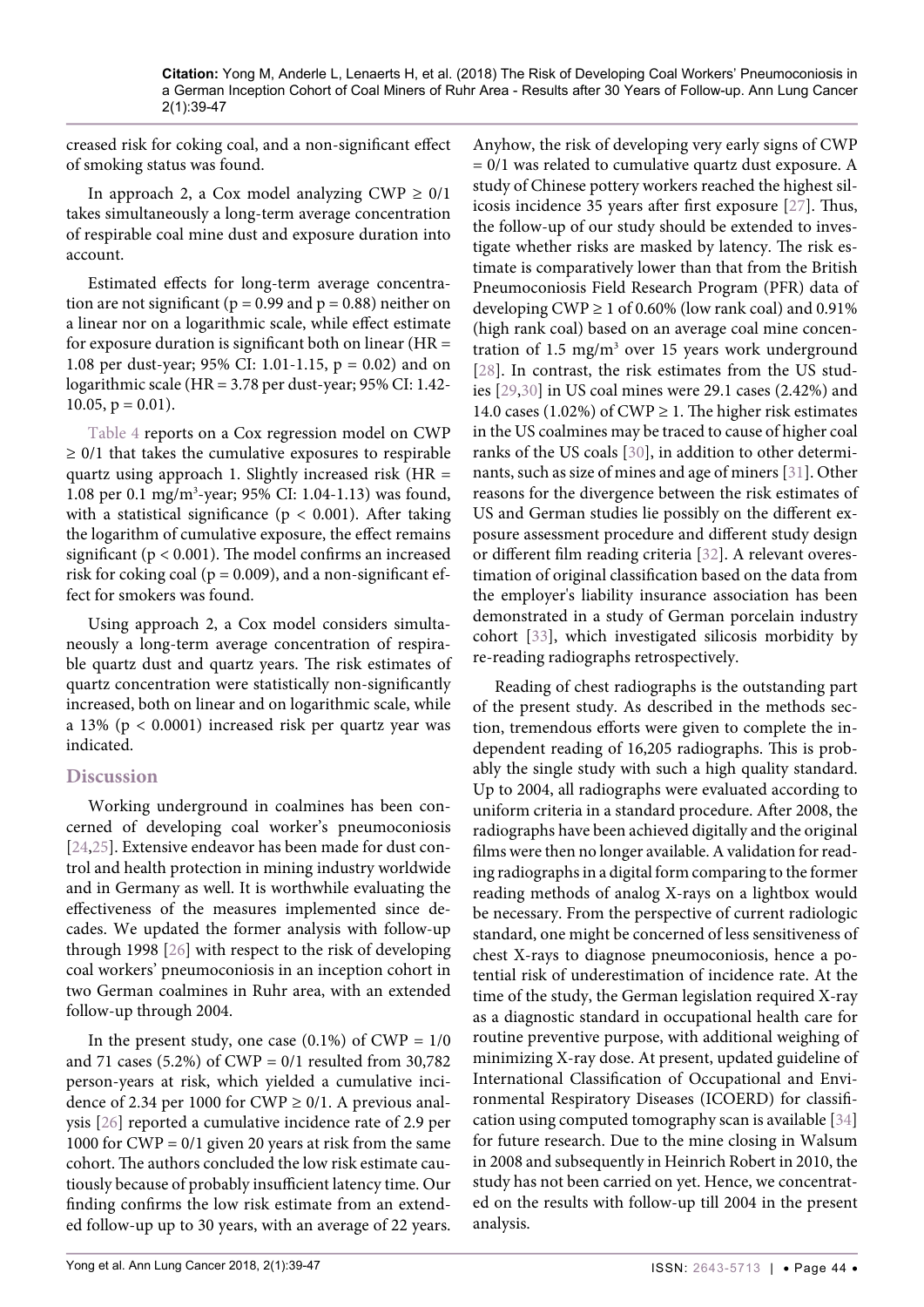Since no manifest pneumoconiosis case CWP  $\geq 1/1$ (International Labour Organization 1980) was found, we studied the effect of dust exposure with respect to categories  $\geq 0/1$ . Cox regression analyses suggested that cumulative exposure of coal mine dust is associated with an increasing risk with a marginal non-significance. Interestingly, in an alternative approach considering longterm average concentration and exposure duration simultaneously, the exposure duration rather than the exposure concentration came out to be the significant factor, with a greater magnitude of risk estimate. From this result, one would speculate that the average concentration seems to be sufficiently controlled, but the exposure duration is the significant factor in light of prevention for developing CWP. This pattern seems to be consistent with quartz dust. In approach 1, cumulative exposure to respirable quartz indicated apparently an increased risk (HR = 1.08; 95% CI: 1.04-1.13). In approach 2, long-term average concentration of respirable quartz did not reach a significance level, while the risk estimate of exposure duration is highly significant. This result suggests that regulation of working time might be an alternative measure for risk control in addition to workplace limit value.

The unique dose-based concept directed to the cumulative exposure, which combines the regulation of limit value and the duration of working time of dust control program implemented in Germany makes the comparison to studies from other countries rather difficult. Since late of 50's, the coal miners were assigned and deployed based on a dose (cumulative exposure to respirable coal mine dust or quartz dust) concept within an assessment period of two years. Cumulative exposure is in this respect a reasonable exposure metric because of the underlying mechanism of lung overload [[35](#page-8-20),[36](#page-8-21)], and long latency period of CWP. However, a paradigm change to short-term average concentration in defining work place limit value prevailed in Germany. Concept of long-term average concentration or cumulative exposure was replaced with 8-h time weighted average (TWA) concentration [\[37\]](#page-8-22). Effectively, the mean annual respirable coal mine dust concentrations (stationary) decreased from 2.5 mg/m $^3$  in 1975 to 1.9 mg/m $^3$  in 1991, and further decreased to 1.5 mg/m<sup>3</sup> since 2000 in our study. After a significant reduction of limit values of dust concentration, regulation might consider changes connected to working time [[38](#page-8-23)] to control exposure more effectively.

Another potential source of the unexceptional risk observed in our cohort is supposed to result from a healthy worker survivor effect, i.e. a selection that the employees with poor health status exit earlier [[39](#page-8-24)]. The reasons for an exit from the cohort were not documented reliably. Because the duration of follow-up approximates the duration of employment, we believe that the end of employment, either scheduled retirement or downsizing of workforce, are the major reasons for an exit. Furthermore, we compared tentatively the subgroups of those miners with total exposure duration less than 15 years and the latest exit in 1990 ( $N = 260$ ) with the remaining cohort ( $N = 1109$ ) who would have dropped out in 1990 hypothetically. Only one case of  $CWP = 0/1$  among 260 persons was observed in the early exiting group, while six cases resulted from the remaining cohort, provided the same exposure duration of 15 years. Thus, it is unlikely that the censoring status is associated with health status.

The strengths of this study are worthwhile highlighting. First, the inception cohort being free of relevant exposure prior to study begin, provides a unique data base to study the relationship between dust exposure and health outcomes. To our knowledge, this is the single study with regular measurements of dust exposure and repeated medical examinations in 2 years interval for over 30 years in an inception cohort of coal miners.

The assessment of exposure was comprehensive in comparison with former studies: Ascertaining the exposure to respirable coal mine dust and quartz based on both stationary measurements and individual measurements. No assumption for a retrospective exposure assessment was necessary in the present study. Continuous health surveillance provided complete medical data, for both primary and secondary prevention.

Apart from the unique study design and long-term follow-up of 30 years, the quality of the exposure data is an exemplary success in contrast to the common epidemiological studies that suffer from the uncertain historical exposure estimations. The exposure assessment of the present study stands out in two aspects. Firstly, the performance records document the numbers of shifts exposed, hence the exact exposure duration of each miner can be calculated without any proxy measures. Secondly, the shift-average concentration is available so that the long-term average and cumulative exposure can be derived without any assumptions and extrapolation.

Controlling for potential confounding factors, such as smoking, coal type, and nationality, represents a further strength of the study. The information on smoking status and furthermore pack-years was collected and therefore could be adjusted for. Smoking status was at first selected into the model, and did not show a significant impact on outcome, contrary to the results from another cohort of coal miners in Saar area [[10](#page-7-7)]. Pack-years of smoking was then included into the models, in addition to smoking status. No significant effect of pack-years was present, and the goodness of the model was not improved neither. Therefore, pack-years of smoking were excluded as a covariate because of the strong correlation with smoking status.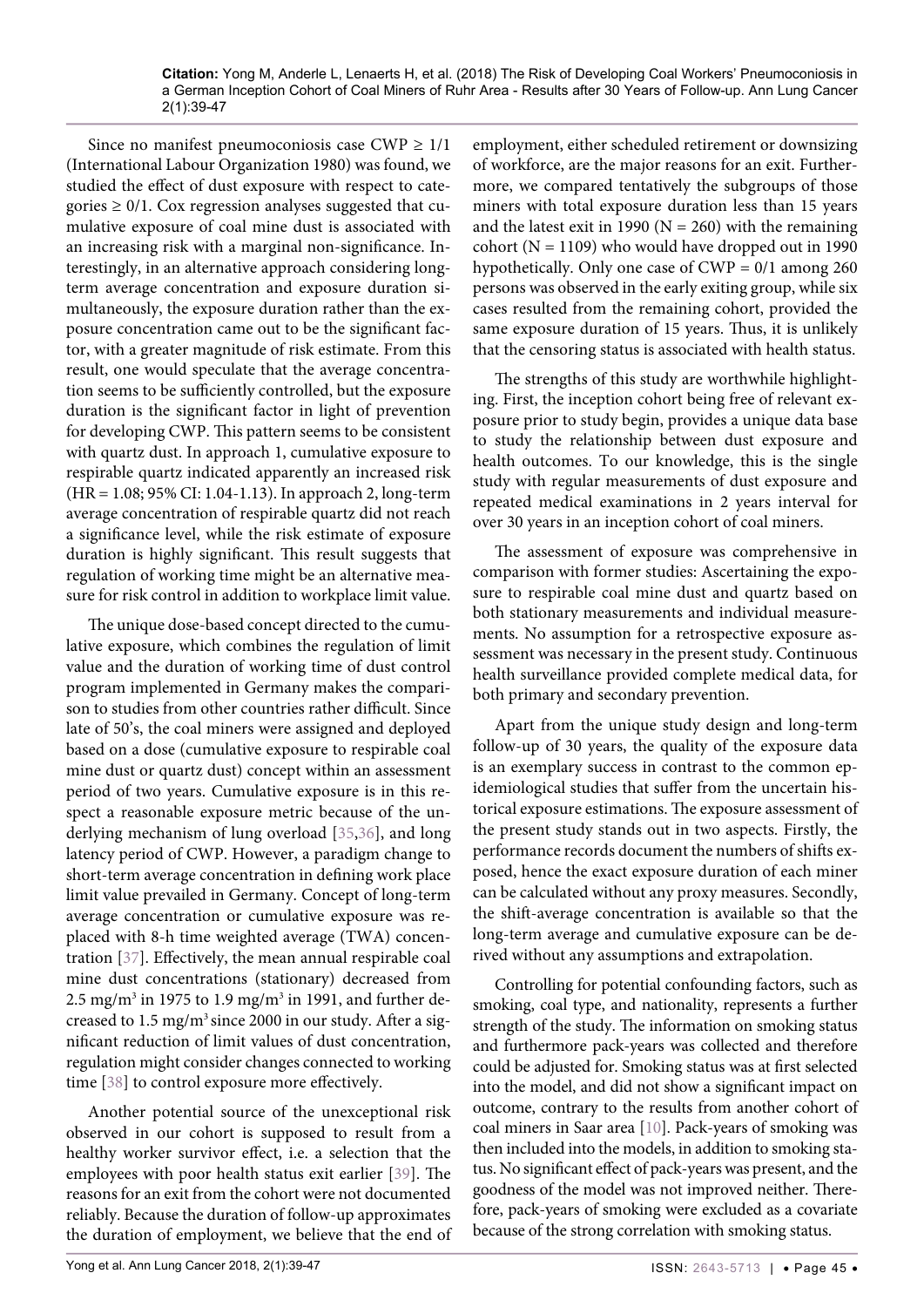The observed exposure concentration at the workplace in the present study which does not imply an increased risk of pneumoconiosis is not in line with the derivation of a limit value from the translational toxicological models by MAK Commission [\[8](#page-7-5)]. This raises the question around whether the translational toxicology models to translate dusts overload findings from rats to humans are reliable for recommendation for threshold limit value or for carcinogen classification of granular bio-persistent particles [\[9](#page-7-6)]. Morfeld and co-workers [[9\]](#page-7-6) examined the input data for these translational models and pointed out the flaws in terms of alveolar lung surface area, average clearance half time, mean deposition fraction, which are critical for goodness of models. For response and reply, please refer to [[40](#page-8-25),[41\]](#page-8-26). The debates enlighten the limitations of translational toxicology in setting occupational exposure limits from experimental findings. Furthermore, the epidemiological studies of workers, who have exposure to relevant levels of dust, cannot be substituted by animal models because of the different cellular responses to inhaled particles as demonstrated by bronchoalveolar lavage studies in both species.

# **Conclusion**

CWP is a non-reversible disease, which is, however, preventable under effective dust control. Irrespective of lower coal rank in the studied mines, the continuous dust monitoring and health protection program implemented since the late 1950 years continuously seemed to contribute effectively to the disease control.

# **Acknowledgements**

We wish to thank the team for their commitment in dust control and health protection in RAG for the past 30 years. The list comprising a number of occupational physicians, industry hygienists, statisticians who have contributed to the work is too long for listing.

The authors are responsible for the method of presentation and opinions expressed in the paper.

# **Contribution of the Authors**

Study design and study conduction: PM, RD, HL, DB.

Statistical analysis and results interpretation: MY, LA, PM.

Drafting and reviewing of the manuscript: MY, LA, RD, HL, DB, PM.

# **Conflict of Interest**

This project was sponsored by a research contract between the Institute of Occupational Epidemiology and Risk Assessment (IERA), Evonik Industries AG and the RAG AG. PM, RD, HL, DB are former or current employees of RAG. The design, conduct, analysis, and conclusions of the study are exclusively those of the authors.

#### **References**

- <span id="page-7-0"></span>1. [Laney AS, Attfield MD \(2009\) Quartz exposure can cause](https://journals.lww.com/joem/Citation/2009/08000/Quartz_Exposure_Can_Cause_Pneumoconiosis_in_Coal.1.aspx)  [pneumoconiosis in coal workers. Journal of Occupational](https://journals.lww.com/joem/Citation/2009/08000/Quartz_Exposure_Can_Cause_Pneumoconiosis_in_Coal.1.aspx)  [and Environmental Medicine 51: 867.](https://journals.lww.com/joem/Citation/2009/08000/Quartz_Exposure_Can_Cause_Pneumoconiosis_in_Coal.1.aspx)
- 2. [Attfield MD, Castranova V, Wagner GR \(2007\) Respiratory](https://www.cdc.gov/niosh/nioshtic-2/20031619.html)  [disease in coal miners. In: Rom WN, Markowitz S, Envi](https://www.cdc.gov/niosh/nioshtic-2/20031619.html)ronmental and Occupational Medicine. (4<sup>th</sup> edn), Lippincott [Williams & Wilkins, Philadelphia, 345-364.](https://www.cdc.gov/niosh/nioshtic-2/20031619.html)
- <span id="page-7-1"></span>3. Morfeld P, Piekarski C (1998) Epidemiologie der Pneumokoniose und der chronischen Bronchitis im Steinkohlenbergbau: Ableitung von Grenzwerten für Steinkohlengrubenstaub. Wirtschaftsverlag NW, Bremerhaven, Germany.
- <span id="page-7-2"></span>4. [Miller BG, MacCalman L \(2010\) Cause-specific mortality in](https://www.ncbi.nlm.nih.gov/pubmed/19819863)  [British coal workers and exposure to respirable dust and](https://www.ncbi.nlm.nih.gov/pubmed/19819863)  [quartz. Occup Environ Med 67: 270-276.](https://www.ncbi.nlm.nih.gov/pubmed/19819863)
- 5. [Graber JM, Stayner LT, Cohen RA, et al. \(2014\) Respirato](https://www.ncbi.nlm.nih.gov/pubmed/24186945)[ry disease mortality among US coal miners; results after 37](https://www.ncbi.nlm.nih.gov/pubmed/24186945)  [years of follow-up. Occup Environ Med 71: 30-39.](https://www.ncbi.nlm.nih.gov/pubmed/24186945)
- <span id="page-7-3"></span>6. Morfeld P, Lampert K, Emmerich M, et al. (2002) Staubexposition, Pneumokoniose und Lungenkrebs: Eine epidemiologische Studie aus dem Saarländischen Steinkohlenbergbau. Zbl Arbeitsmed Arbeitsschutz Ergon 52: 382-397.
- <span id="page-7-4"></span>7. Ges Berg V (1991) Gesundheitsschutz-Bergverordnung vom 31. Juli 1991(BGBl. I S. 1751), die zuletzt durch Artikel 5 Absatz 6 der Verordung vom 26. November 2010 (BGBl. I. S. 1643) geändert worden ist. Bundesminister für Wirtschaft, Berlin.
- <span id="page-7-5"></span>8. [Hartwig A \(2014\) General threshold limit value for dust \(R](https://onlinelibrary.wiley.com/doi/10.1002/3527600418.mb0230stwe5314)  [fraction\) \(Biopersistent granular dusts\) \[MAK Value Docu](https://onlinelibrary.wiley.com/doi/10.1002/3527600418.mb0230stwe5314)[mentation, 2012\]. Wiley-VCH Verlag GmbH & Co. KGaA.](https://onlinelibrary.wiley.com/doi/10.1002/3527600418.mb0230stwe5314)
- <span id="page-7-6"></span>9. [Morfeld P, Bruch J, Levy L, et al. \(2015\) Translational tox](https://www.ncbi.nlm.nih.gov/pubmed/25925672)[icology in setting occupational exposure limits for dusts](https://www.ncbi.nlm.nih.gov/pubmed/25925672)  [and hazard classification- a critical evaluation of a recent](https://www.ncbi.nlm.nih.gov/pubmed/25925672)  [approach to translate dust overload findings from rats to](https://www.ncbi.nlm.nih.gov/pubmed/25925672)  [humans. Part Fibre Toxicol 12: 3.](https://www.ncbi.nlm.nih.gov/pubmed/25925672)
- <span id="page-7-7"></span>10. Morfeld P, Ambrosy J, Bengtsson U, et al. (2001) Aufbau einer epidemiologischen Studie zur Auswirkung von untertägigen Belastungen im Steinkohlenbergbau auf die Lungenfunktion und das Vorliegen einer Pneumokoniose im Röntgenbild bei Steinkohlenbergleuten. Atemw-Lungenkrkh 27: 407-409.
- <span id="page-7-8"></span>11. Büchte SF (2007) Epidemiologie als Werkzeug zur Erfolgskontrolle für die Begrenzung der Staubbelastung im Steinkohlenbergbau an der Ruhr für den Zeitraum 1974-1998. Fakultät für Energie- und Wirtschaftswissenschaften der Technischen Universität Clausthal.
- <span id="page-7-9"></span>12. Schulte J (1986) Besonderheiten der Arbeitsmedizin im deutschen Steinkohlenbergbau. Arbeitsmed Sozialmed Präventivmed 21: 245-249.
- <span id="page-7-10"></span>13. BVOSt (1970) Bergverordnung des Landesobergbergamts Nordrhein-Westfalen für die Steinkohlenbergwerke. Landesoberbergamt Nordrhein-Westfalen, Dortmund, Germany.
- <span id="page-7-11"></span>14. BVOSt (1986) Bergverordnung des Landesobergbergamts Nordrhein-Westfalen für die Steinkohlenbergwerke vom 20. Landesoberbergamt Nordrhein-Westfalen, Dortmund, Germany.